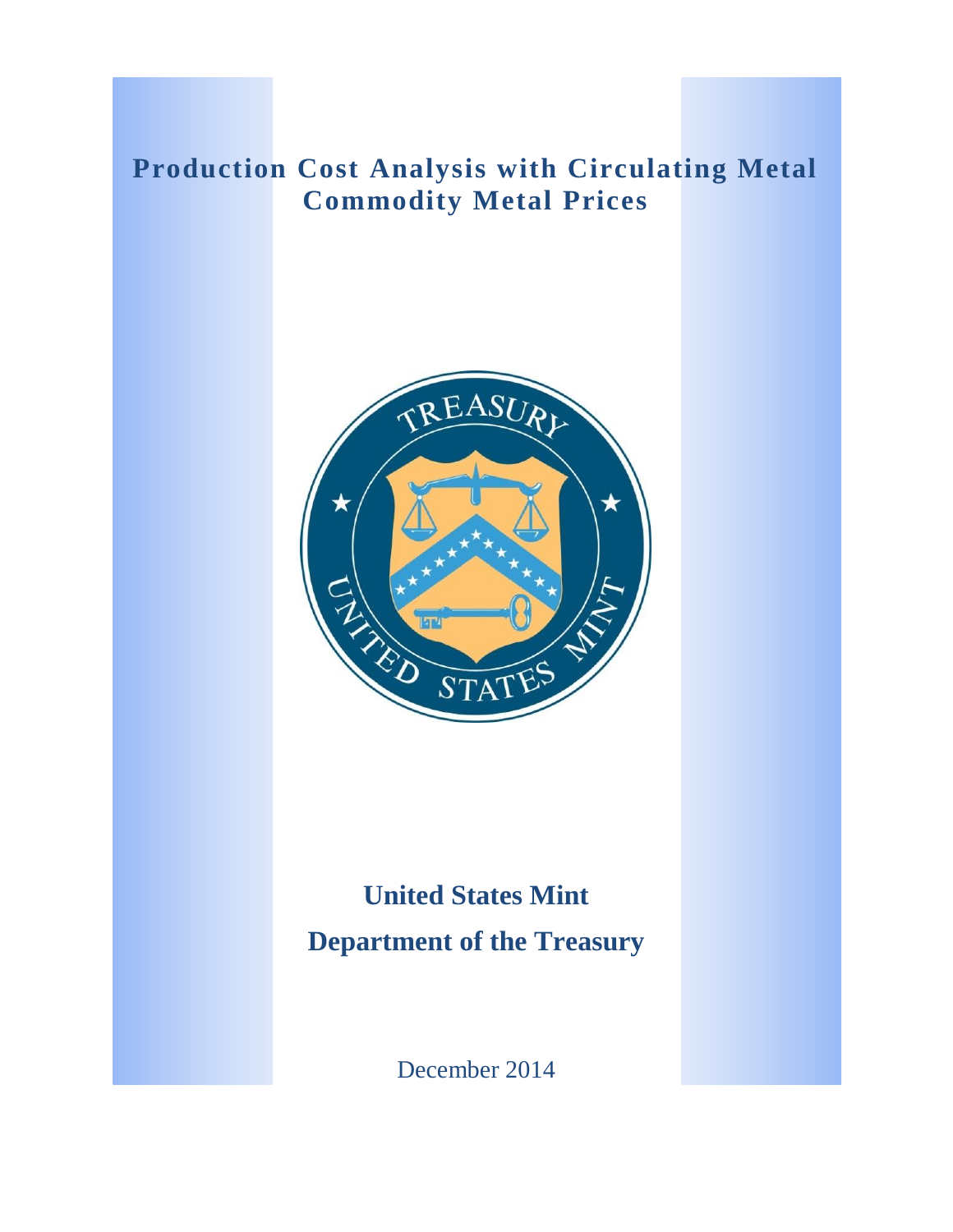As America's sole manufacturer of legal tender coinage, the efficient and effective production and distribution of coinage is the Mint's highest priority.

We mint and issue circulating coins to the Federal Reserve Banks (FRB) in quantities to support their service to commercial banks and other financial institutions. These financial institutions then meet the coinage needs of retailers and the public. The Mint recognizes revenue from the sale of circulating coins at face value when they are shipped to the FRB.

**CIRCULATING RESULTS** FY 2014 circulating coin shipments to the FRB increased by 2.3 billion units (21.9 percent) to a total 13.0 billion coins compared to last year. The year saw a marked 58.5 percent increase in quarter-dollar shipments, which drove increases in revenues and seigniorage.

Total Circulating Coin Production (coins in millions)



Shipment volumes increased for all denominations. As a percentage of total shipments, quarter-dollar shipments increased from 10 percent in FY 2013 to 13 percent in FY 2014. In contrast, the percentage of total shipments for all other denominations decreased 1 percentage point to 61 percent, 17 percent and 9 percent of total shipments for one-cent coins (pennies), dimes and five-cent coins (nickels), respectively.

FY 2014 circulating revenue was \$783.0 million, 35.5 percent higher than \$578.0 million last year, primarily because of a 58.5 percent increase in quarter-dollar revenues. FY 2014 seigniorage was \$289.1 million, 110.4 percent higher than last year, mainly because of increased quarter-dollar shipments and lower metal costs for nickels, dimes, and quarters. Lower metal costs this year compared to last year saved us approximately \$28.8 million in minting and issuing the 13.0 billion coins ordered by the FRB. The Mint also controlled indirect costs, allowing the increased shipments to generate more seigniorage. Plant costs at the production facilities at Denver and Philadelphia increased only 1.7 percent (excluding a one-time establishment of an allowance last year for supplies of \$6.7 million), despite the 21.9 percent increase in coin production. General and administrative costs increased slightly with increased research and development expenses. Seigniorage per \$1 issued was \$0.37 in FY 2014, versus \$0.24 last year.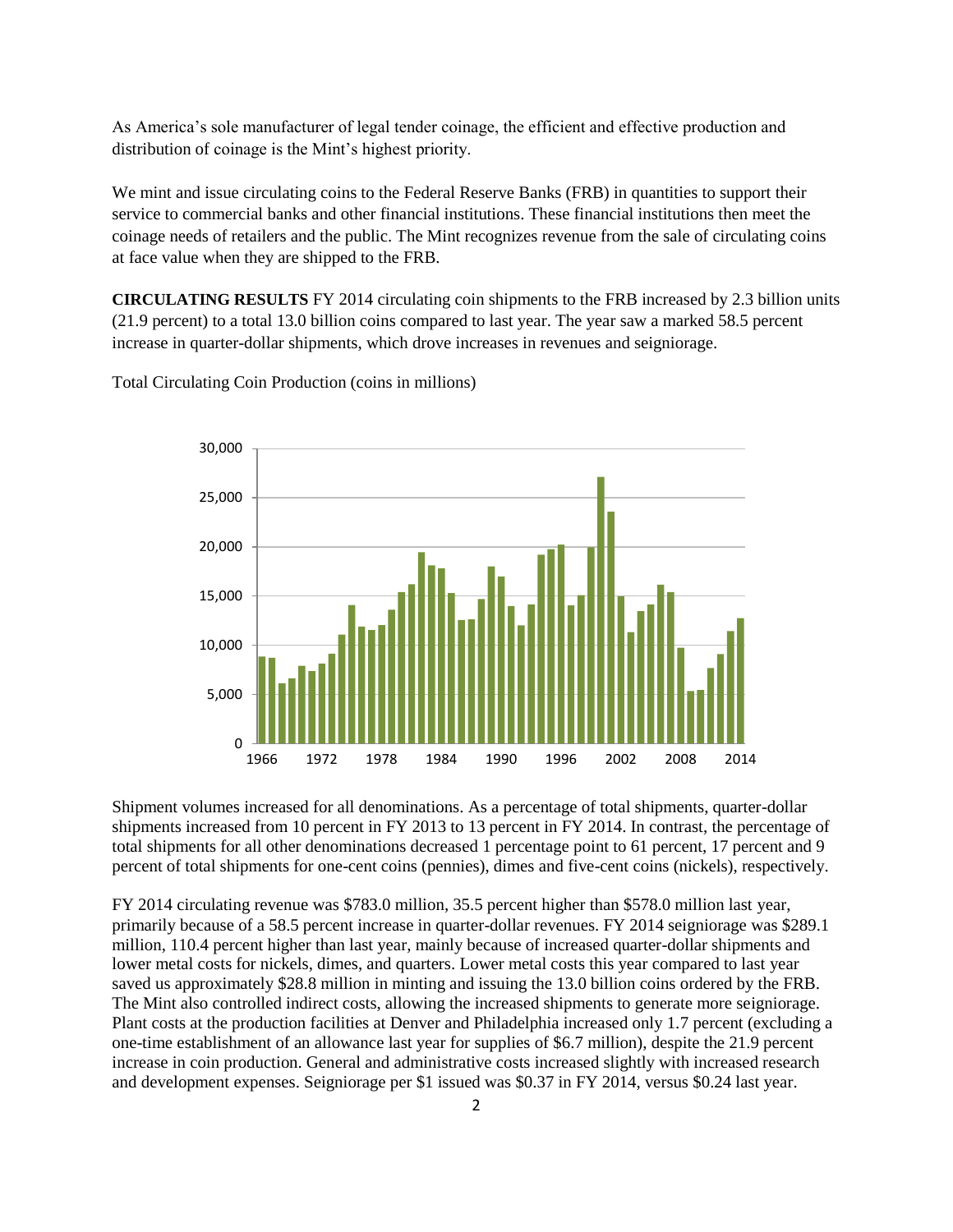FY 2014 unit costs decreased for all denominations compared to last year. This was because we increased production for all denominations and reduced metal costs for nickels, dimes, and quarters. By keeping indirect costs down in the face of increased demand, fixed costs were spread among more units. The unit cost for both pennies (1.7 cents) and nickels (8.1 cents) remained above face value for the ninth consecutive fiscal year. Although there was higher demand, lower unit costs generated a smaller FY 2014 loss (\$90.5 million) for these two denominations compared to FY 2013 (\$104.5 million).

Compared to last year, the average spot prices for zinc prices increased 8.4 percent to \$2,080.92, nickel increased 3.9 percent to \$16,394.01 per tonne, and average copper prices fell 6.9 percent to \$6,993.38.

| 2014                              | One-Cent  | Five Cent | Dime<br><b>Ouarter-Dollar</b> |                       | \$1 Coin  |  |
|-----------------------------------|-----------|-----------|-------------------------------|-----------------------|-----------|--|
|                                   |           |           |                               |                       |           |  |
| Cost of Goods Sold                | \$0.0143  | \$0.0699  | \$0.0338                      | \$0.0775              | \$ 0.0000 |  |
| Selling, General & Administrative | \$0.0021  | \$0.0102  | \$0.0049                      | \$0.0109              | \$0.0000  |  |
| Distribution to FRB               | \$ 0.0002 | \$0.0008  | \$0.0004                      | \$0.0011              | \$ 0.0000 |  |
| <b>Total Unit Cost</b>            | \$0.0166  | \$0.0809  | \$0.0391                      | \$0.0895              | \$ 0.0000 |  |
| 2013                              | One-Cent  | Five Cent | Dime                          | <b>Ouarter-Dollar</b> | \$1 Coin  |  |
| Cost of Goods Sold                | \$0.0156  | \$0.0805  | \$0.0391                      | \$0.0903              | \$ 0.0000 |  |
| Selling, General & Administrative | \$ 0.0025 | \$0.0131  | \$0.0061                      | \$0.0135              | \$0.0000  |  |
| Distribution to FRB               | \$ 0.0002 | \$0.0005  | \$0.0004                      | \$0.0012              | \$0.0000  |  |
| <b>Total Unit Cost</b>            | \$0.0183  | \$0.0941  | \$0.0456                      | \$ 0.1050             | \$ 0.0000 |  |
| 2012                              | One-Cent  | Five Cent | Dime                          | <b>Ouarter-Dollar</b> | \$1 Coin  |  |
| Cost of Goods Sold                | \$0.0163  | \$0.0829  | \$0.0415                      | \$0.0943              | \$ 0.1802 |  |
| Selling, General & Administrative | \$0.0034  | \$0.0173  | \$0.0080                      | \$0.0171              | \$0.0288  |  |
| Distribution to FRB               | \$0.0003  | \$0.0007  | \$0.0004                      | \$0.0016              | \$0.0021  |  |
| <b>Total Unit Cost</b>            | \$0.0200  | \$0.1009  | \$0.0499                      | \$0.1130              | \$0.2111  |  |

#### UNIT COST OF PRODUCING AND DISTRIBUTING COINS BY DENOMINATION

| 2011                              | One-Cent | Five-Cent | Dime      | Ouarter-Dollar | \$1 Coin  |  |  |
|-----------------------------------|----------|-----------|-----------|----------------|-----------|--|--|
|                                   |          |           |           |                |           |  |  |
|                                   |          |           |           |                |           |  |  |
| Cost of Goods Sold                | \$0.0197 | \$0.0938  | \$ 0.0474 | \$0.0923       | \$ 0.1531 |  |  |
| Selling, General & Administrative | \$0.0041 | \$0.0176  | \$0.0087  | \$0.0176       | \$0.0251  |  |  |
| Distribution to FRB               | \$0.0003 | \$0.0004  | \$ 0.0004 | \$ 0.0015      | \$0.0021  |  |  |
| <b>Total Unit Cost</b>            | \$0.0241 | \$0.1118  | \$0.0565  | \$0.1114       | \$0.1803  |  |  |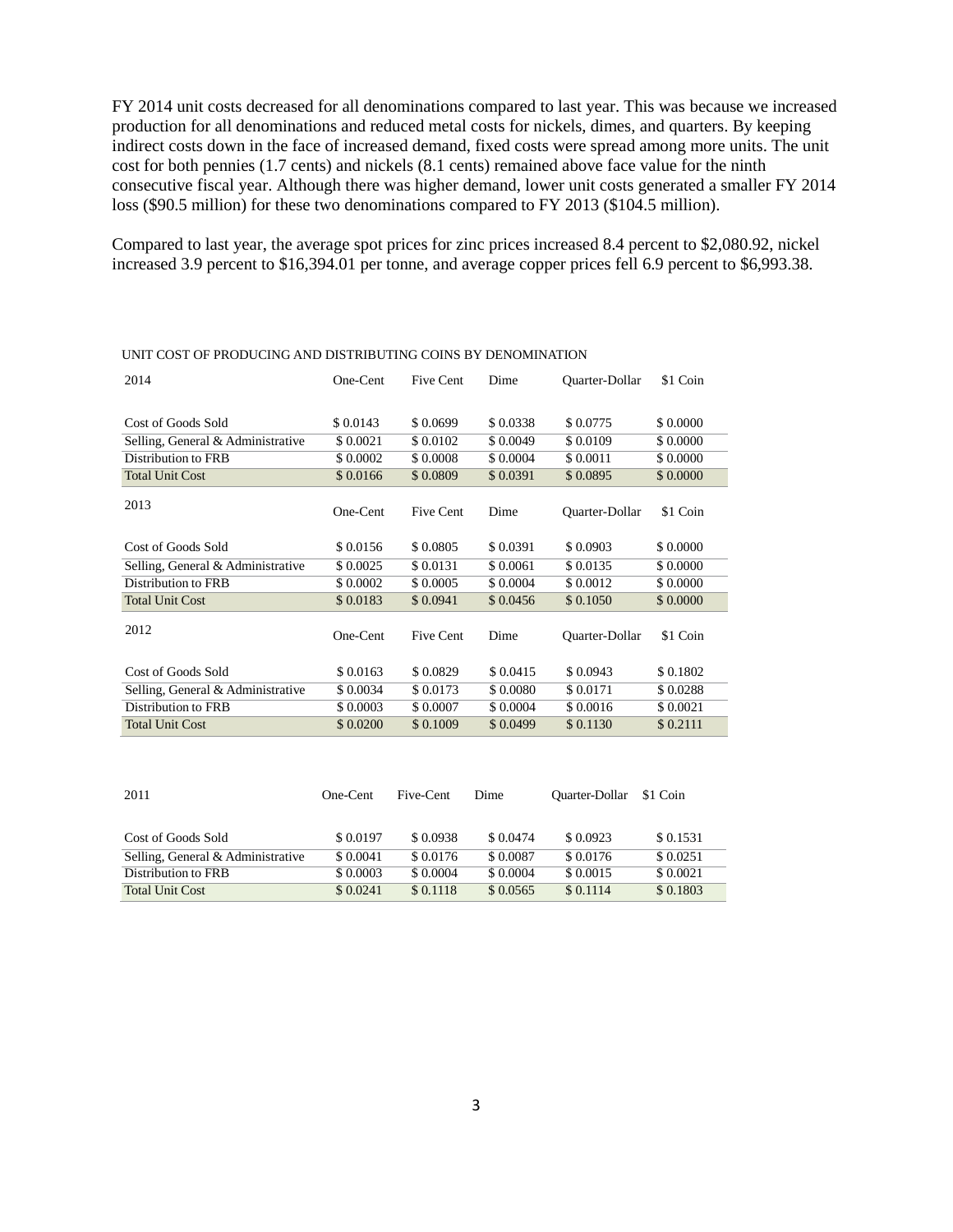Base Metal Daily Official Spot Price (prices per metric tonne in dollars)





Circulating Seigniorage by Year (\$ Millions)

#### CIRCULATING (coins and dollars in millions except seigniorage per \$1 issued)

|                                   |               | 2014   |     | 2013   |     | 2012<br>2011 |    | 2010  | % Change<br>2013 to 2014 |       |        |
|-----------------------------------|---------------|--------|-----|--------|-----|--------------|----|-------|--------------------------|-------|--------|
| Coin Shipments                    |               | 13,037 |     | 10.696 |     | 9,082        |    | 7,396 |                          | 5,399 | 21.9%  |
| Value of Shipments                | $\mathbb{S}$  | 783.0  | \$. | 578.0  | \$. | 493.3        | \$ | 776.9 | \$.                      | 618.2 | 35.5%  |
| Gross Cost                        | $\mathcal{S}$ | 493.9  | \$. | 440.6  | \$  | 387.4        | \$ | 428.1 | \$                       | 317.4 | 12.1%  |
| Cost of Goods Sold                | \$.           | 435.4  | \$. | 383.7  | \$. | 325.8        | \$ | 364.7 | \$                       | 239.2 | 13.5%  |
| Selling, General & Administrative | \$            | 58.5   | \$  | 56.9   | \$. | 61.6         | \$ | 63.4  | \$.                      | 78.2  | 2.8%   |
| Seigniorage                       | \$.           | 289.1  | \$  | 137.4  | \$  | 105.9        | \$ | 348.8 | \$                       | 300.8 | 110.4% |
| Seigniorage per \$1 Issued        | \$            | 0.37   | S   | 0.24   | \$  | 0.21         | \$ | 0.45  | \$                       | 0.49  | 54.2%  |